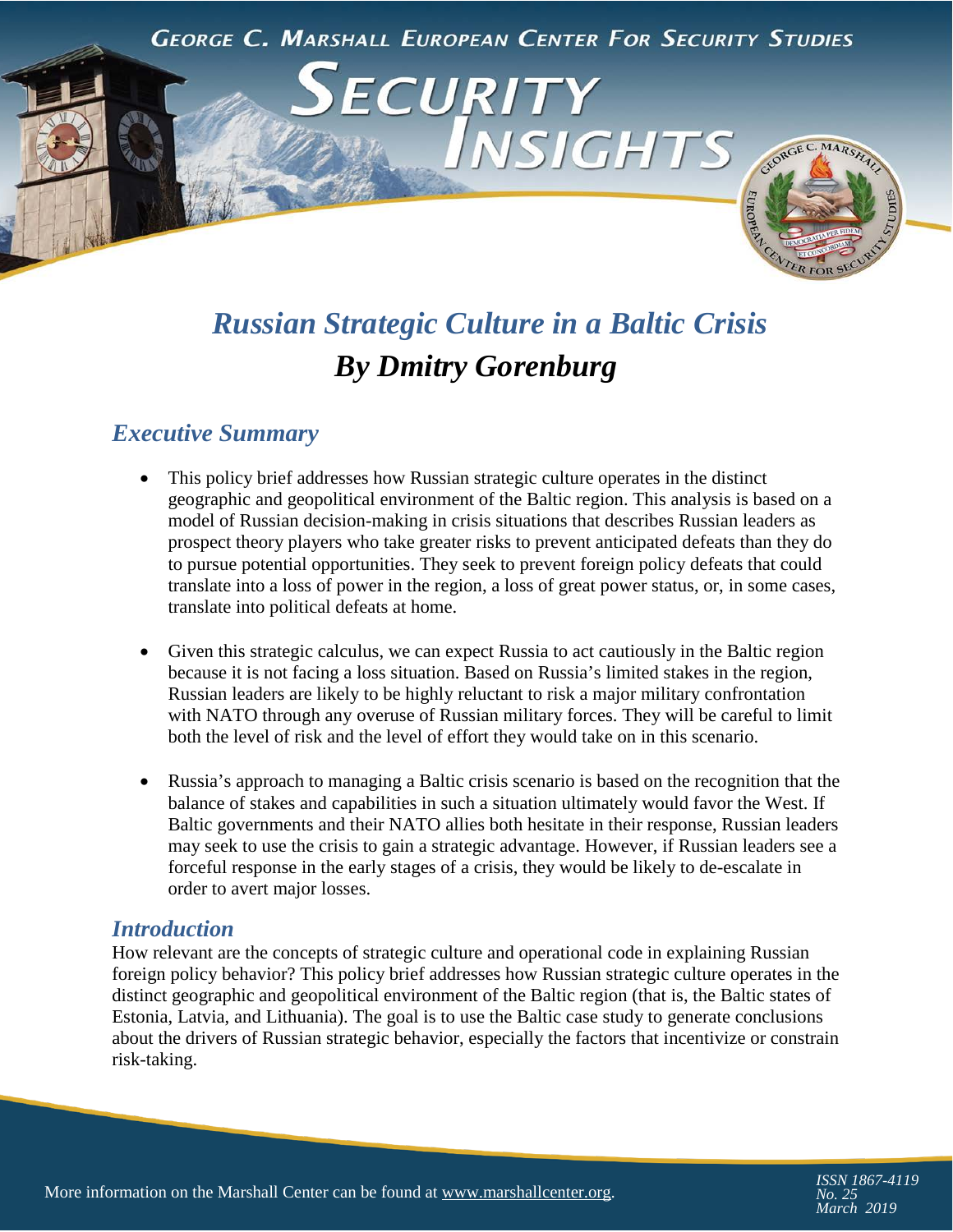# *How Russian Strategic Culture Operates*

 $\overline{\phantom{a}}$ 

Examining how Russian leaders would react to a crisis in the Baltic region requires a model of Russian crisis decision-making. In this section, I briefly introduce such a model, based on work carried out by the Russian analysis team at CNA.<sup>[1](#page-1-0)</sup> First of all, Russia is a prospect theory player on the international scene.<sup>[2](#page-1-1)</sup>

According to prospect theory, leaders take greater risks to prevent anticipated defeats than they do to pursue potential opportunities (Figure 1). To apply prospect theory to understanding an actor's strategic calculus, it is necessary to understand the actor's reference point—in other words, the status quo against which he or she compares losses and gains. An analysis of past cases in which Russian leaders have acted in crisis situations shows that they evaluate their prospects largely from a losses frame. They seek to prevent foreign policy defeats that could translate into a loss of power in the region; a loss of great-power status; or, in some cases, political defeats at home.<sup>[3](#page-1-2)</sup>



Figure 1. "Function Explaining Kahneman and Tversky's Work on Prospect Theory" Reproduced with permission. Copyright © 2017 CNA Corporation, www.cna.org. All Rights Reserved.

<span id="page-1-0"></span><sup>&</sup>lt;sup>1</sup> A full elaboration of this model may be found in Dmitry Gorenburg, Michael Kofman, Paul Schwartz, and Samuel Bendett, "Analytic Framework for Emulating Russian Decision-Making," CNA Research Memorandum, June 2017.

<span id="page-1-1"></span><sup>&</sup>lt;sup>2</sup> Prospect theory was developed and refined by Daniel Kahneman and Amos Tversky through a series of articles. See Daniel Kahneman and Amos Tversky, "Prospect Theory: An Analysis of Decision Under Risk," *Econometrica* 47, no. 2 (March 1979): 262–92; and Amos Tversky and Daniel Kahneman,. "Advances in Prospect Theory: Cumulative Representation of Uncertainty," *Journal of Risk and Uncertainty* 5, no. 4 (October 1992): 297–323.

<span id="page-1-2"></span><sup>3</sup> Brian Lampert, "Putin's Prospects: Vladimir Putin's Decision-Making Through the Lens of Prospect Theory," *Small Wars Journal,* February 15, 2016.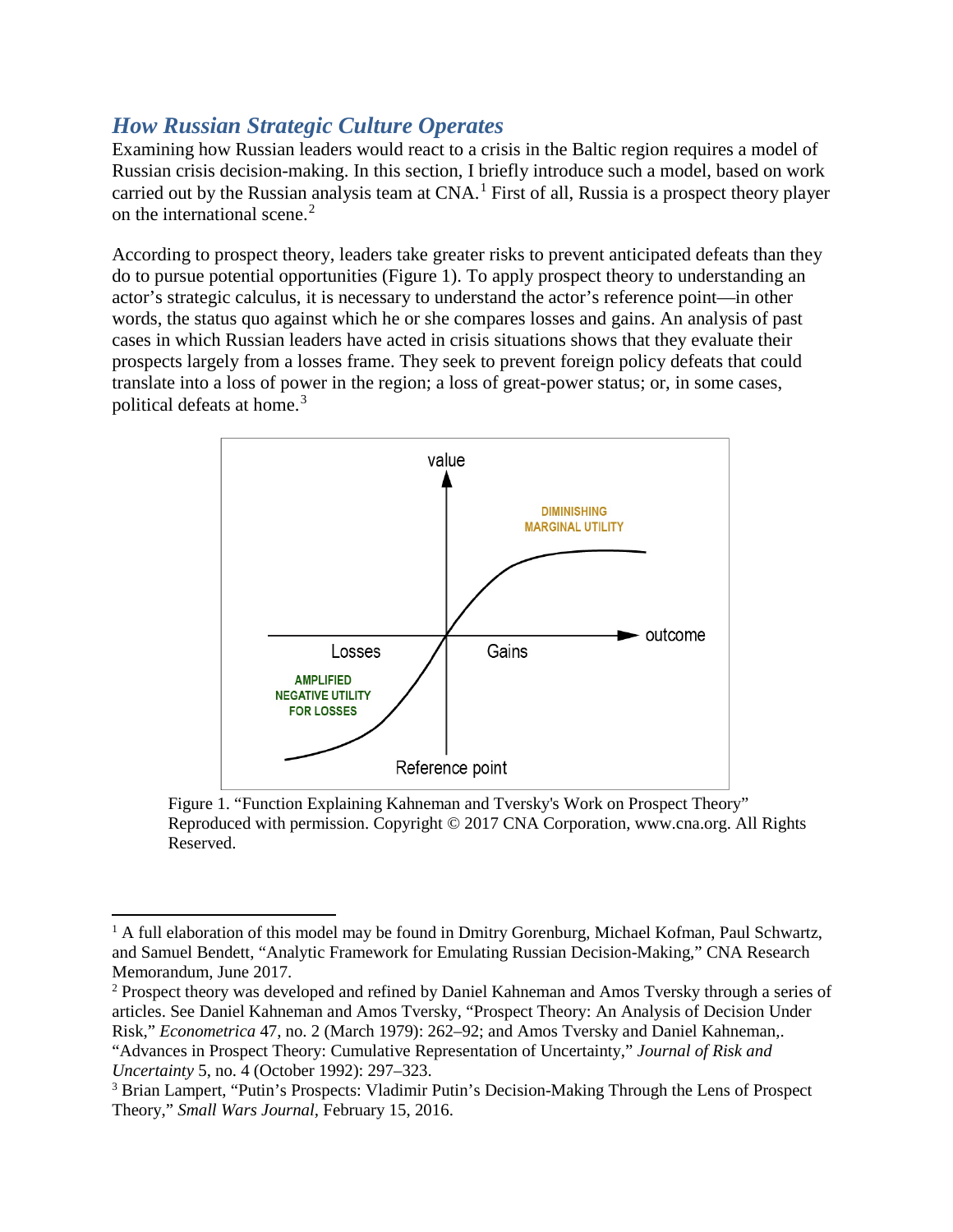Russian strategic objectives are rooted in and derived from three principal Russian foreign policy motivations:

- 1. Maximizing security, which results in the pursuit of extended defense. The drive to maximize security may involve a host of behaviors driven by defensive concerns, but it often translates into internal and external balancing, as part of an effort to check the expansion of other powers. Both Russia's aggression in its near abroad and its military modernization at home are driven by a concern with security and a heightened perception of threat, which stem from an asymmetry of power relative to the United States.
- 2. Maximizing power, as reflected in a quest for regional hegemony. This pursuit of domination in Russia's near abroad may be viewed as revisionist. One could argue that there are no status quo great powers. Great powers cannot trust the intentions of others, and they do not know how much power is enough; thus, when given the opportunity, they seek more. Russia's desire for a privileged sphere of influence is thus an effort to achieve regional hegemony based on the goal of maximizing its overall power.
- 3. Maintaining great-power status in the international system. This is a fixation that derives from Russian strategic culture and shapes its leaders' foreign policy outlooks. This motivation is focused on upending the unipolar nature of power distribution in the international system in favor of a multipolar one. This is essentially a great-power quest to balance the dominant power in the international system and reduce the power asymmetry with it. Given the existing nature of the present-day international system, this is, in essence, a long-term goal of ending U.S. primacy. At the same time, given the power disparity, it does not necessarily mean that Russia wants to challenge the United States directly.

Russia's approach to strategic planning in a crisis situation can be best described as emergent. An emergent approach is one that accepts failure as the price of testing a particular hypothesis and quickly improvises toward success. A player using an emergent strategy approach can expect to fail fast, fail cheap, and adapt. Such a player would thus prefer quick cycles of decisionmaking and reevaluation over a well-developed deliberate strategy based on an ends-ways-means planning process. Although the overarching goals are likely to remain constant, Russia's operational objectives are likely to evolve and change as the leadership tests what stratagems are most helpful in achieving the political goals. Stratagems that are shown not to work can be quickly discarded, with the resources reassigned toward those that show a greater likelihood of success. In other words, path dependence is avoided and flexibility is rewarded.<sup>[4](#page-2-0)</sup>

Russian leaders prefer to achieve their political goals through coercion and threats of violence rather than actual use of violence. In a conflict, Russia seeks to establish escalation dominance over potential adversaries by convincing them that it is able and willing to use force in pursuit of its objectives. When pressed to use force, Russia tends to use the minimum amount of force required to achieve its objectives in order minimize losses and costs. This also allows Russia to

 $\overline{a}$ 

<span id="page-2-0"></span><sup>4</sup> Michael Kofman, "The Moscow School of Hard Knocks: Key Pillars of Russian Strategy," *War on the Rocks*, January 17, 2017[, https://warontherocks.com/2017/01/the-moscow-school-of-hard-knocks-key](https://warontherocks.com/2017/01/the-moscow-school-of-hard-knocks-key-pillars-of-russian-strategy/)[pillars-of-russian-strategy/.](https://warontherocks.com/2017/01/the-moscow-school-of-hard-knocks-key-pillars-of-russian-strategy/)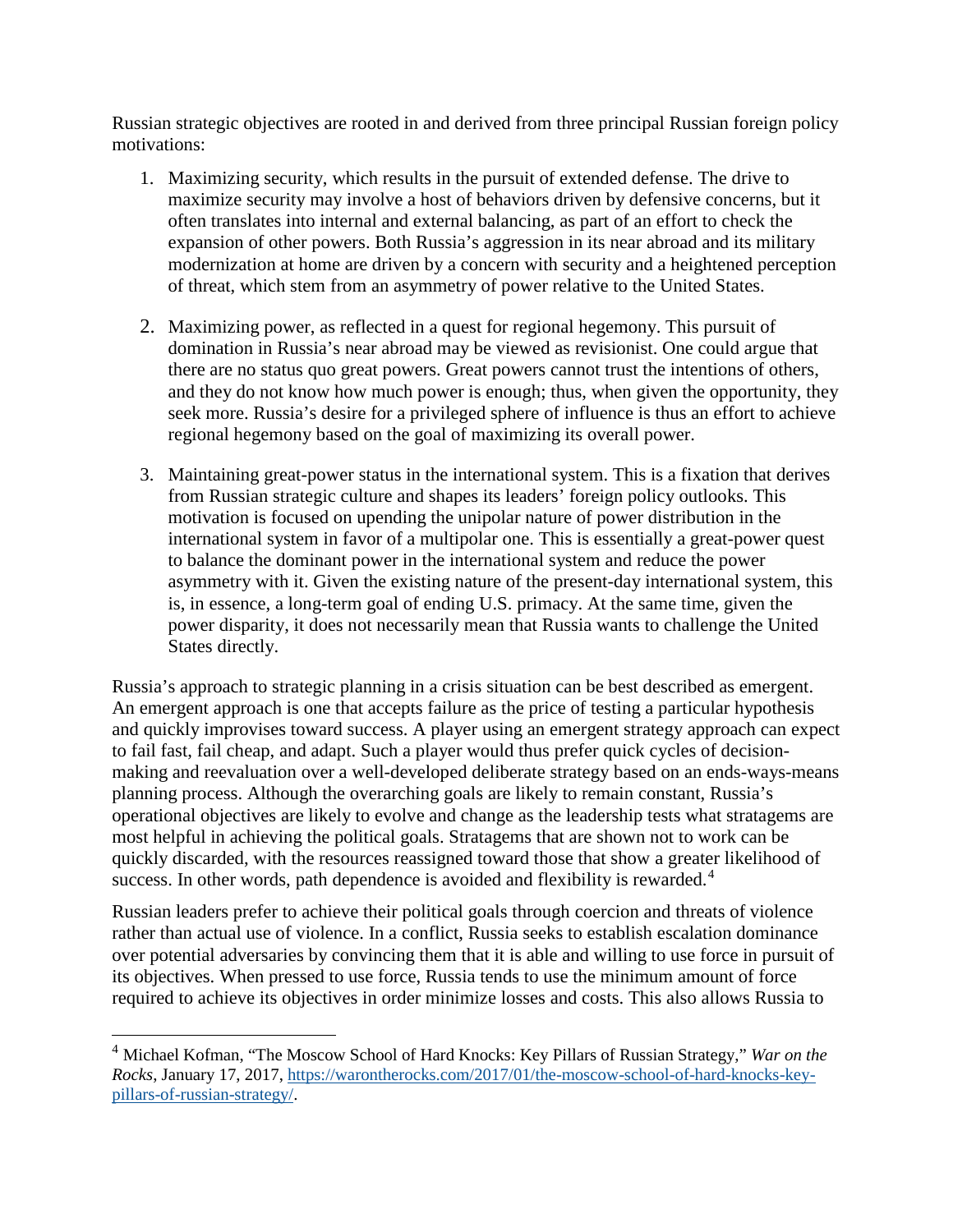maintain the threat of bringing in additional force if the adversary does not accept Russian objectives. Russia is happy to use force multipliers, such as local militias and mercenaries, to absorb the bulk of combat losses. Ambiguity is used to maintain plausible deniability and thereby slow adversary decision-making. Finally, Russia seeks to deter external actors from interfering in a conflict in order to prevent escalation.

## *Applying Strategic Calculus to the Baltic Region*

Given the strategic calculus described above, Russia would be expected to act far more cautiously in the Baltics than it did in Ukraine in 2014. Unlike that crisis, Russia is not facing a loss situation in the Baltic region. In Ukraine, Russia was facing the prospect of a potentially catastrophic loss of power and influence if Ukraine joined the Western alliance system against Russian wishes. The Baltic states, on the other hand, are already members of the North Atlantic Treaty Organization (NATO) and the European Union (EU) and are therefore outside of Russia's sphere of influence. Any effort on Russia's part to attack or politically destabilize the region would thus be an effort to make gains, not avert losses. In effect, the Baltics have already been lost to Russia, and the geopolitical impact of that loss has been fully absorbed into Russian strategic thinking.

That said, Russia could benefit politically and militarily by achieving greater control over the Baltic region, which would allow Russia to strengthen its position as the dominant regional power while simultaneously enhancing its security. But these gains would be fairly small and hardly worth the enormous risk of attacking a NATO member state. Moreover, these gains can easily be overstated. The Baltics are too small to provide much of a security buffer for Russia, and they cannot host a large Western military force. Furthermore, the NATO-Russia Founding Act already limits the number of Western forces that can be permanently deployed in the region. All of these factors reduce the significance of the threat to Russia from the Baltic states, even though they are firmly allied with the United States and are part of NATO.

Following the logic discussed above, a crisis in the Baltics would be more likely to escalate if Russia did perceive that it was facing losses. For example, if ethnic Russians in the region were threatened in some manner, this situation would threaten the credibility of the Russian government and potentially affect its domestic support within Russia if it did not respond. This would lead to fears among Russian leaders of potential losses in both the international and domestic spheres, thus increasing the likelihood of escalation from the Russian side.

Although Russia would be unlikely to take significant risks in a Baltic crisis, it could take action if its leaders were to see opportunities for gains at relatively low risk. For example, Russia could try to exploit a domestic crisis in one of the Baltic states to increase Russia's influence in the region or to reinforce its image as a defender of ethnic Russians and Russian speakers everywhere. Russia could try to use ethnic protests in Latvia or Estonia to compel the government of that country to adopt a more conciliatory stance toward Russia or to give more political influence to ethnic Russians domestically. The goal would be to use the crisis to achieve greater influence over the government in the targeted country, perhaps to make it adopt moreconciliatory policies toward Russia in order to avoid further destabilization.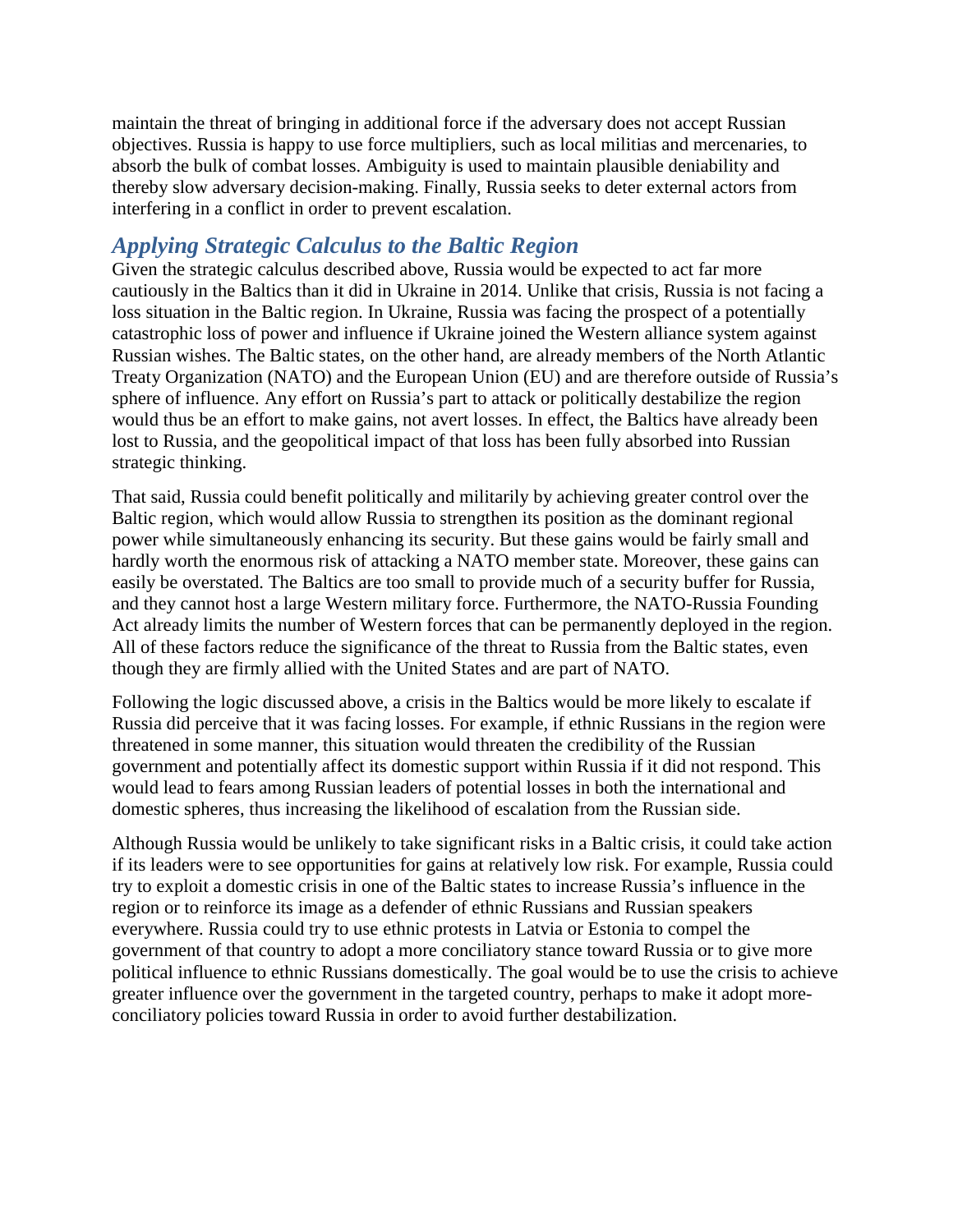Crises in the region could also be exploited to strengthen Russia's overall geopolitical position in Europe. If Russia can demonstrate the relative impotence of NATO alliance structures in combatting Russian influence in the Baltics, this would weaken Alliance cohesion at a time when Moscow's growing military presence in the region is already raising concerns in Baltic states about the Alliance's ability to protect them. If successful, this strategy would significantly weaken NATO's credibility, potentially encouraging the Baltic states to become more accommodating toward Russia. At the maximum, Russia might even hope that a bandwagon effect would take place, leading one or more of the Baltic states to realign with Russia in order to avert further aggression.

Even if the Kremlin could achieve even a part of such strategic gains, Russia's image as an effective power broker would be further strengthened. Moscow might therefore be tempted to exploit a crisis in the Baltics as a means of achieving substantial strategic effects on its Western flank. However, in contemplating further action, Russia would seek to act cautiously to avoid losses from overreach. Such effects might include the loss of existing Russian influence in the Baltic states as the population turns against Russia and removes leaders who are seen as too conciliatory, too much instability in the region resulting in unwanted escalation with spillover effects in Russia itself, and NATO sending additional troops to the Baltics to reinforce the vulnerable territory. At worst, Russia might find itself in a full-scale crisis with NATO, a situation for which it is not well prepared and that its leaders would like to avoid. Thus, the danger for Russia is that, if it is not careful in managing a crisis in the Baltics, it could very well end up in a significantly worse strategic position than it would have been had it done nothing. Given Russian leaders' loss aversion, this reality will make them act cautiously in a Baltic crisis scenario.

## *Russian Strategic Objectives in a Baltic Crisis*

In a Baltic crisis scenario, Russia would have two primary strategic objectives. First, it would seek to use the crisis to achieve geopolitical gains at the local, regional, and global levels. At the local level, it would first and foremost seek to defend the ethnic Russian populace to vindicate its compatriot policy and increase its influence in Baltic domestic politics. At the regional and global levels, Russia would seek to undermine the credibility and cohesion of the NATO alliance in order to strengthen Russia's geopolitical position in Eastern Europe and inflict a political defeat on NATO.

Second, Russia would seek to manage any crisis so as to minimize potential damage to Russia's geopolitical position. At the local level, this means that Russian leaders would go to great lengths to avoid adverse outcomes, such as a loss of prestige if ethnic Russian protesters are suppressed despite overt Russian support or the hardening of Baltic policies toward Russia and a concurrent weakening of pro-Russian political forces that would result in a reduction of Russian political and economic influence in the region. Russia would also want to avoid a catastrophic success in which too much instability in the Baltics results in Russia being trapped in a prolonged local conflict that has the potential to create substantial spillover effects in the region.

At the regional and global levels, Russia would seek to avert an effective NATO response that would be likely to inflict a political or military defeat on Russia or potentially result in a substantial increase in NATO military presence in the Baltics. Given this calculus, based on Russia's limited stakes in the region, Russian leaders would likely be highly reluctant to risk a major military confrontation with NATO through any over-use of Russian military forces. They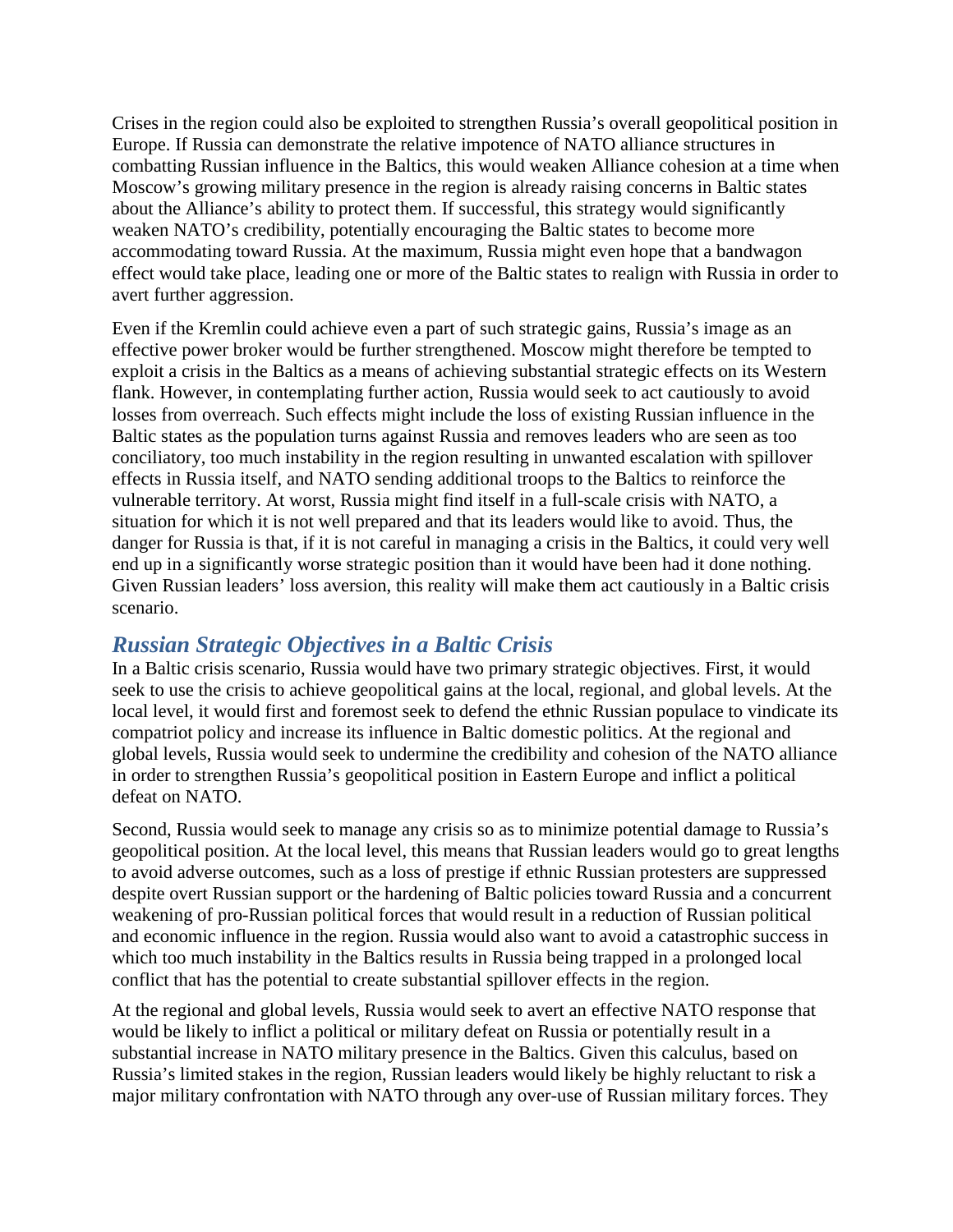would be careful to limit both the level of risk and the level of effort they would take on in this scenario. This suggests that non-military instruments of power would be given priority, and military force would be reserved only for deterrence purposes or for averting worst-case scenarios. This would suggest a two-pronged strategy, through a combination of political pressure to coerce Baltic governments into making concessions and a military posture designed to deter NATO and other outside powers from intervening in the crisis in order to avoid undesirable escalation.

#### *Russian Vulnerabilities*

Russia's position vis-à-vis the Baltic States is not as strong as some analysts have argued.[5](#page-5-0) While Russian forces in the region are much stronger than the forces that the Baltic states and their NATO allies can bring to bear in the short term, Russian leaders would be concerned that the overall force balance between Russia and NATO would become highly unfavorable in a longer-term conflict. For this reason, they would want to keep the conflict short and ensure that any conflict in the region would not result in horizontal escalation, which could expose Russian territory to defeat by the much larger and stronger U.S. military in a regional or even global conflict.

Similarly, Russia is hampered by its lack of allies, especially in the European theater. Although Belarus is a member of the Collective Security Treaty Organization (CSTO) and a Russian military partner, it would be unlikely to actively participate in a Russian military campaign. It might, however, reluctantly allow Russia to use its territory as a staging area in a conflict with NATO. Neither Russia's other CSTO allies nor China would want to get involved in a fight with NATO and (with the exception of China) would not be able to contribute significantly to the effort.

Finally, Russian leaders may be concerned about the impact of any kind of extended or costly intervention on Russian domestic politics. They would want to make sure that they avoid costly and long-lasting entanglements that might result in the Russian public turning against the intervention. Such a situation would be especially likely if Western states pursued strong economic countermeasures that had a direct negative effect on the Russian economy or on Russians' ability to travel to Europe. For this reason, Russian leaders would seek to avoid both defeat and long-term entanglement in a Baltic conflict, because these circumstances would increase the likelihood of a strong negative effect at the domestic level.

## *(De)-Escalation Drivers*

.

 $\overline{\phantom{a}}$ 

Because Russian leaders would view a crisis in the Baltics primarily as a potential opportunity to realize strategic gains rather than as a threat to Russia's vital interests, they would consider the stakes to be relatively low. This would lead to a strategy of managing the crisis carefully in order to keep costs low and avoid triggering a vigorous response by NATO. The corollary of this

<span id="page-5-0"></span><sup>5</sup> David A. Shlapak and Michael Johnson, *Reinforcing Deterrence on NATO's Eastern Flank,* Santa Monica: RAND Corporation, 2016, [http://www.rand.org/pubs/research\\_reports/RR1253.html.](http://www.rand.org/pubs/research_reports/RR1253.html)